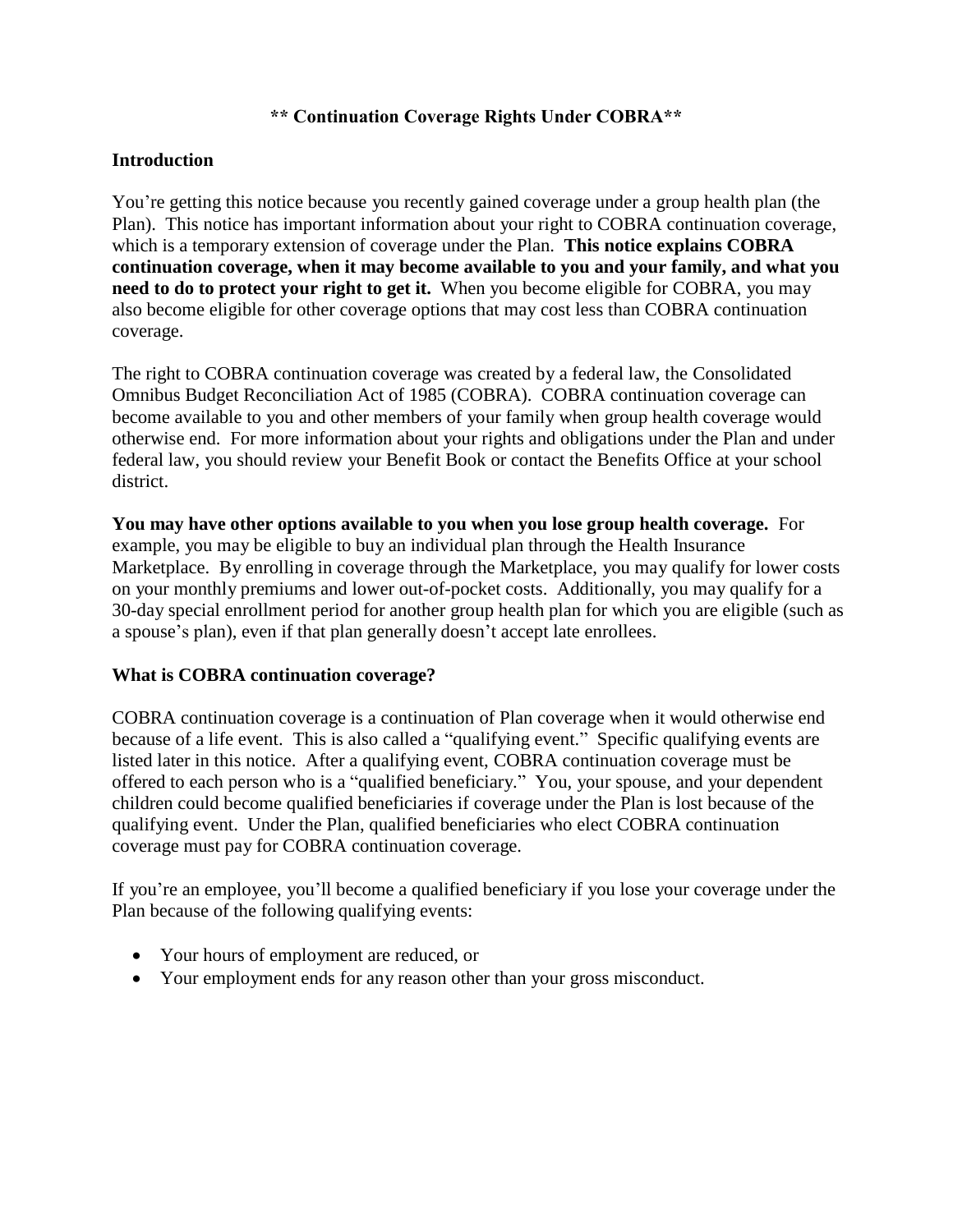If you're the spouse of an employee, you'll become a qualified beneficiary if you lose your coverage under the Plan because of the following qualifying events:

- Your spouse dies;
- Your spouse's hours of employment are reduced;
- Your spouse's employment ends for any reason other than his or her gross misconduct;
- Your spouse becomes entitled to Medicare benefits (under Part A, Part B, or both); or
- You become divorced or legally separated from your spouse.

Your dependent children will become qualified beneficiaries if they lose coverage under the Plan because of the following qualifying events:

- The parent-employee dies;
- The parent-employee's hours of employment are reduced;
- The parent-employee's employment ends for any reason other than his or her gross misconduct;
- The parent-employee becomes entitled to Medicare benefits (Part A, Part B, or both);
- The parents become divorced or legally separated; or
- The child stops being eligible for coverage under the Plan as a "dependent child."

# **When is COBRA continuation coverage available?**

The Plan will offer COBRA continuation coverage to qualified beneficiaries only after the Plan Administrator has been notified that a qualifying event has occurred. The employer must notify the Plan Administrator of the following qualifying events:

- The end of employment or reduction of hours of employment;
- Death of the employee; or
- The employee's becoming entitled to Medicare benefits (under Part A, Part B, or both).

**For all other qualifying events (divorce or legal separation of the employee and spouse or a dependent child's losing eligibility for coverage as a dependent child), you must notify the Benefits Office at your school district within 60 days after the qualifying event occurs.**

### **How is COBRA continuation coverage provided?**

Once the Plan Administrator receives notice that a qualifying event has occurred, COBRA continuation coverage will be offered to each of the qualified beneficiaries. Each qualified beneficiary will have an independent right to elect COBRA continuation coverage. Covered employees may elect COBRA continuation coverage on behalf of their spouses, and parents may elect COBRA continuation coverage on behalf of their children.

COBRA continuation coverage is a temporary continuation of coverage that generally lasts for 18 months due to employment termination or reduction of hours of work. Certain qualifying events, or a second qualifying event during the initial period of coverage, may permit a beneficiary to receive a maximum of 36 months of coverage.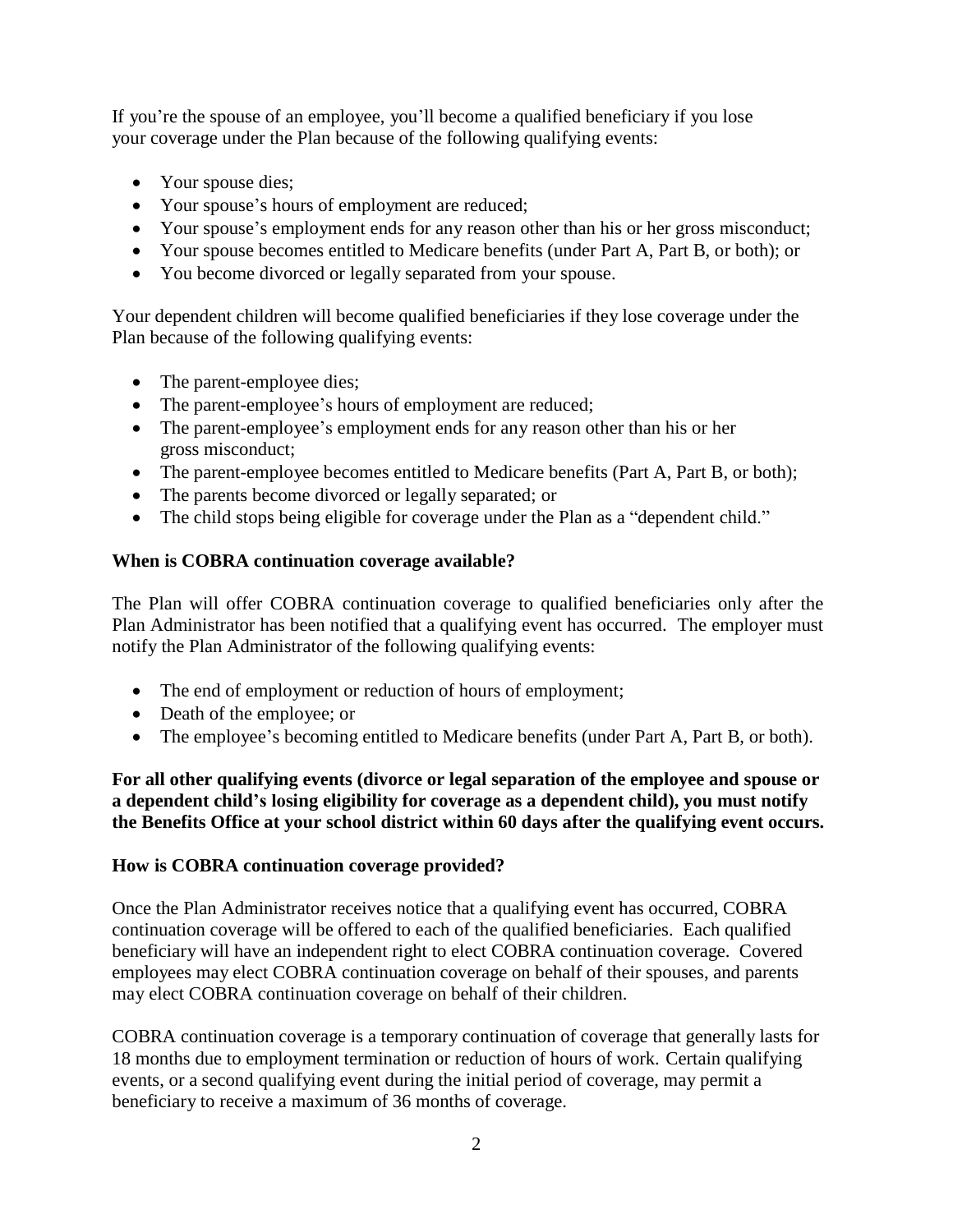There are also ways in which this 18-month period of COBRA continuation coverage can be extended:

## *Disability extension of 18-month period of COBRA continuation coverage*

If you or anyone in your family covered under the Plan is determined by Social Security to be disabled and you notify the Plan Administrator in a timely fashion, you and your entire family may be entitled to get up to an additional 11 months of COBRA continuation coverage, for a maximum of 29 months. The disability would have to have started at some time before the 60th day of COBRA continuation coverage and must last at least until the end of the 18-month period of COBRA continuation coverage.

### *Second qualifying event extension of 18-month period of continuation coverage*

If your family experiences another qualifying event during the 18 months of COBRA continuation coverage, the spouse and dependent children in your family can get up to 18 additional months of COBRA continuation coverage, for a maximum of 36 months, if the Plan is properly notified about the second qualifying event. This extension may be available to the spouse and any dependent children getting COBRA continuation coverage if the employee or former employee dies; becomes entitled to Medicare benefits (under Part A, Part B, or both); gets divorced or legally separated; or if the dependent child stops being eligible under the Plan as a dependent child. This extension is only available if the second qualifying event would have caused the spouse or dependent child to lose coverage under the Plan had the first qualifying event not occurred.

### **Are there other coverage options besides COBRA Continuation Coverage?**

Yes. Instead of enrolling in COBRA continuation coverage, there may be other coverage options for you and your family through the Health Insurance Marketplace, Medicare, Medicaid, [Children's Health Insurance Program](https://www.healthcare.gov/are-my-children-eligible-for-chip) (CHIP), or other group health plan coverage options (such as a spouse's plan) through what is called a "special enrollment period." Some of these options may cost less than COBRA continuation coverage. You can learn more about many of these options at [www.HealthCare.gov.](http://www.healthcare.gov/)

# **Can I enroll in Medicare instead of COBRA continuation coverage after my group health plan coverage ends?**

In general, if you don't enroll in Medicare Part A or B when you are first eligible because you are still employed, after the Medicare initial enrollment period, you have an 8-month special enrollment period<sup>1</sup> to sign up for Medicare Part A or B, beginning on the earlier of:

- The month after your employment ends; or
- The month after group health plan coverage based on current employment ends.

<sup>&</sup>lt;sup>1</sup> [https://www.medicare.gov/sign-up-change-plans/how-do-i-get-parts-a-b/part-a-part-b-sign-up-periods.](https://www.medicare.gov/sign-up-change-plans/how-do-i-get-parts-a-b/part-a-part-b-sign-up-periods)